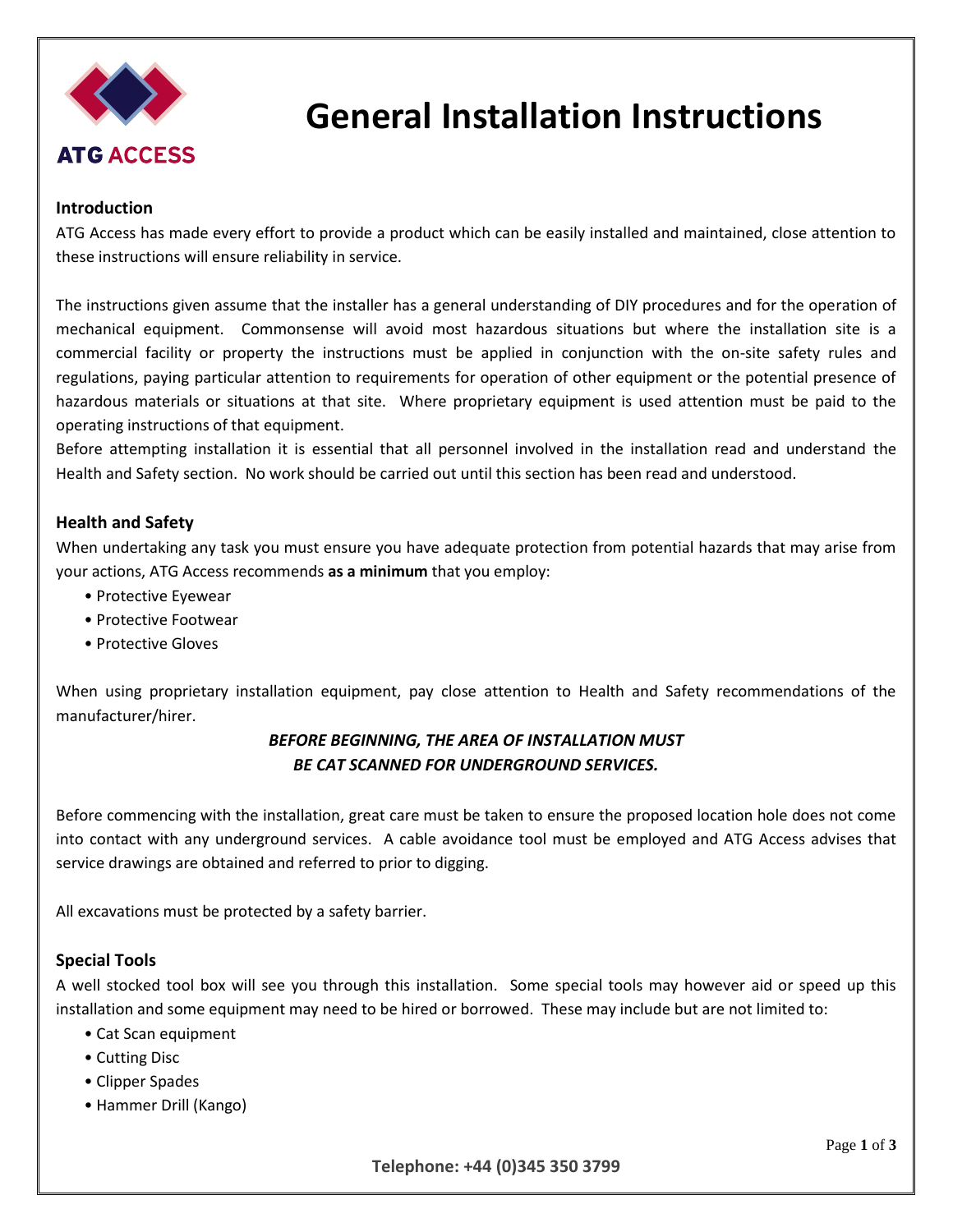## **ATG 90/670, 101/670, & 114/670 Manual Bollards:**

#### **Ground Installation**

**1**. At the chosen location, mark a 350mm square on the ground.

**2**. Slot cut the surface to a depth of 75mm with a cutting disc.

**3**. Cut out the centre of the square with a hammer drill, (Kango).

**4**. Excavate a centrally placed 300mm square to a depth of 1050mm.

**5**. Open out the top of the hole to 350mm square to a depth of 300mm. This must be central with the 300mm square hole.

**6**. Pour pea shingle into the excavation to a depth of 100mm.

**7**. Set the bollard assembly in the hole and *ensure that the top of the lid box on the outer casing is 6mm above the finished road surface*.

**8**. Adjust the depth of pea shingle as necessary to achieve this.

**9**. Add more pea shingle into the hole down the sides of the bollard assembly. *It is vital at this stage to ensure that the bollard assembly is vertical in all planes*. This must be checked by lifting the inner post to the raised position and using a vertical level against the sides of the post. *Do not measure vertical alignment* 



## *by placing a level across the lid frame.*

**10**. Continue to fill the hole until the pea shingle reaches 300mm from the top of the excavation.

**11**. Recheck the bollard assembly, as described above, to ensure it is vertical in all planes and that the lid box top is 6mm proud of the finished road level.

**12**. Fill the remainder of the hole with a concrete mix using 3 parts gravel to 2 parts sand and 1 part cement.

**13**. Smooth the concrete off level with the finished road surface. If the surrounding area is of block or set stone construction the concrete can be dyed the same colour and imprinted to blend in with the pattern.

**14**. Check that, with the inner post fully retracted, the lid folds back flat into the lid box and does not sit proud.

**15**. Allow at least 24 hours with the inner post in the down position for the concrete to cure.

*ATG Access Ltd accepts no liability what-so-ever for any physical or personal damage which arises due to the aforementioned. If installation is not carried out exactly as instructed in this and the following pages we accept no liability and any visit to site will be charged for.* 

**If in doubt, ask!** 

**Telephone: +44 (0)345 350 3799**

Page **2** of **3**